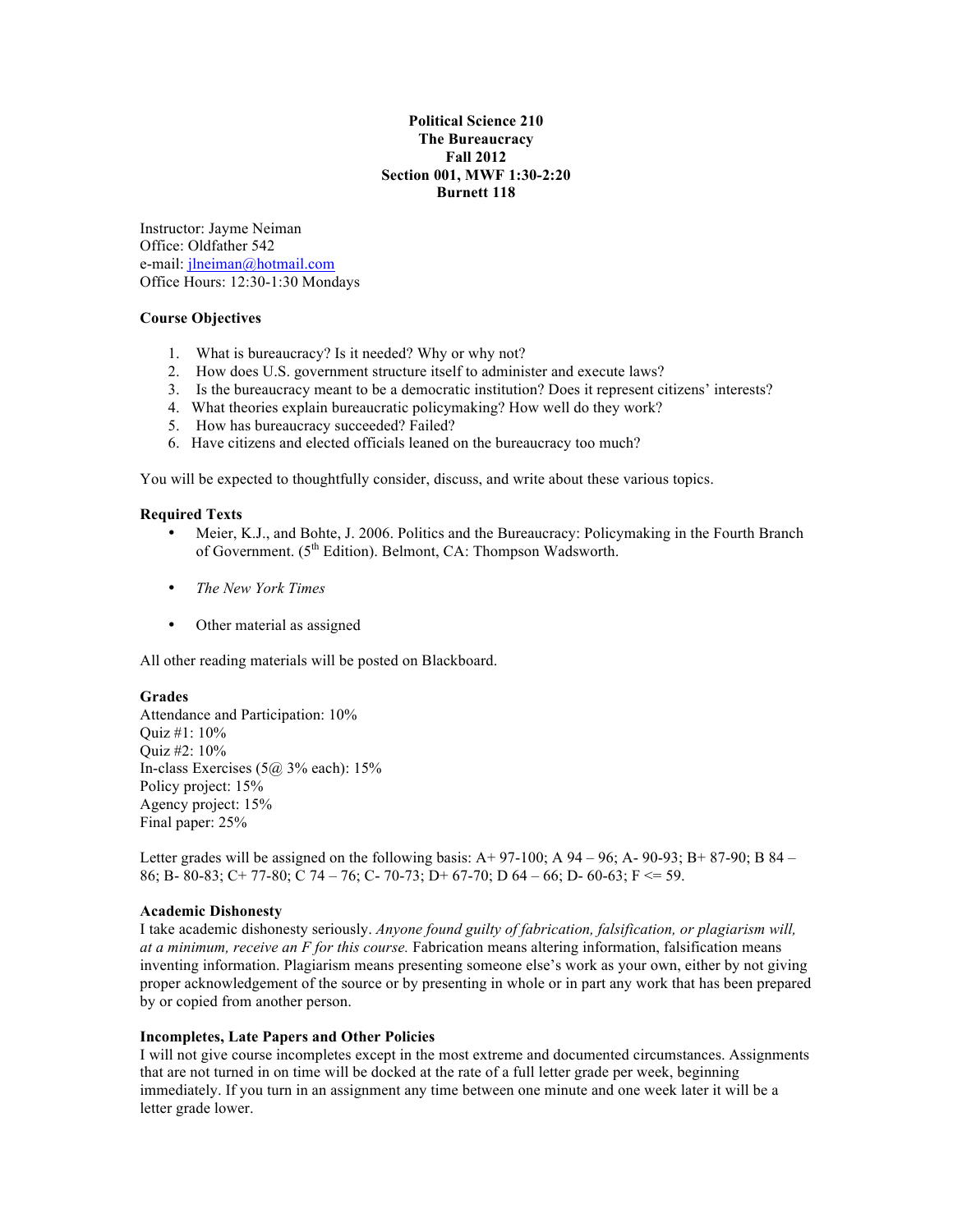Students with disabilities are encouraged to contact the instructor for a confidential discussion of their individual needs for academic accommodation. It is the policy of the University of Nebraska-Lincoln to provide flexible and individualized accommodation to students with documented disabilities that may affect their ability to fully participate in course activities or to meet course requirements. To receive accommodation services, students must be registered with the Services for Students with Disabilities (SSD) office, 132 Canfield Administration, 472-3787 voice or TTY.

## **Course Requirements**

## *Participation*

Everyone is expected to show up and participate. It may be uncomfortable for some to engage in public give and take, especially involving sensitive topics; however, having the skills to formulate and present arguments, and to analyze the arguments of others, are not much use unless you are willing to apply them. Part of being an informed and involved democratic citizen means being willing to engage with other citizens on issues important to the polity. Thus, given the objectives of this class, students will be expected to show up and be prepared to engage in class discussion on the issue we are discussing.

Additionally, in order to facilitate discussion of the kinds of topics that we will be covering in class, I am requiring you to read the New York Times each day before class. We will spend the first few minutes of each class engaging in a brief overview of the major events happening in the world. Please be prepared to participate in this discussion.

## *Quizzes*

There will be two quizzes in this course. Each will be a combination of true/false, multiple choice, and short answer. Each quiz is worth 10% of your grade.

## *In-Class Exercises*

In order to clarify and solidify the concepts that we learn in class, we will be doing five in-class exercises. These exercises may include presenting information, debating sides of an argument, short writing assignment, or pretty much anything else I come up with. Each of these five exercises is worth 3%, totaling 15% of your final grade.

### *Projects*

You will be split into small groups to work on two projects over the course of the semester. For each, you will have two class periods to work on the project. Any additional work will need to be completed outside of class. Each group member is responsible for contributing to the final projects. At the end of each of the two project weeks, your group will present your finished project to the class. Each project will be worth 15% of your final grade.

### *Final Paper*

In this course, you are required to write a final paper, worth 25% of your grade, rather than take a final exam. Your paper should be 8-10 pages in length and address one of the following two topics:

- 1) Identify a significant rule instituted by a state or federal agency. Describe the rules' history, including when it was proposed; what events preceeded the proposal; who has been affected by the rule, and how; and, any challenges to the rule.
- 2) Identify and describe the history of an agency of an agency in the state of Nebraska or in the U.S. federal government. When and why was it founded? How has it been structured? What have been its policy responsibilities? What (if any) significant impact has this agency had on the state/country?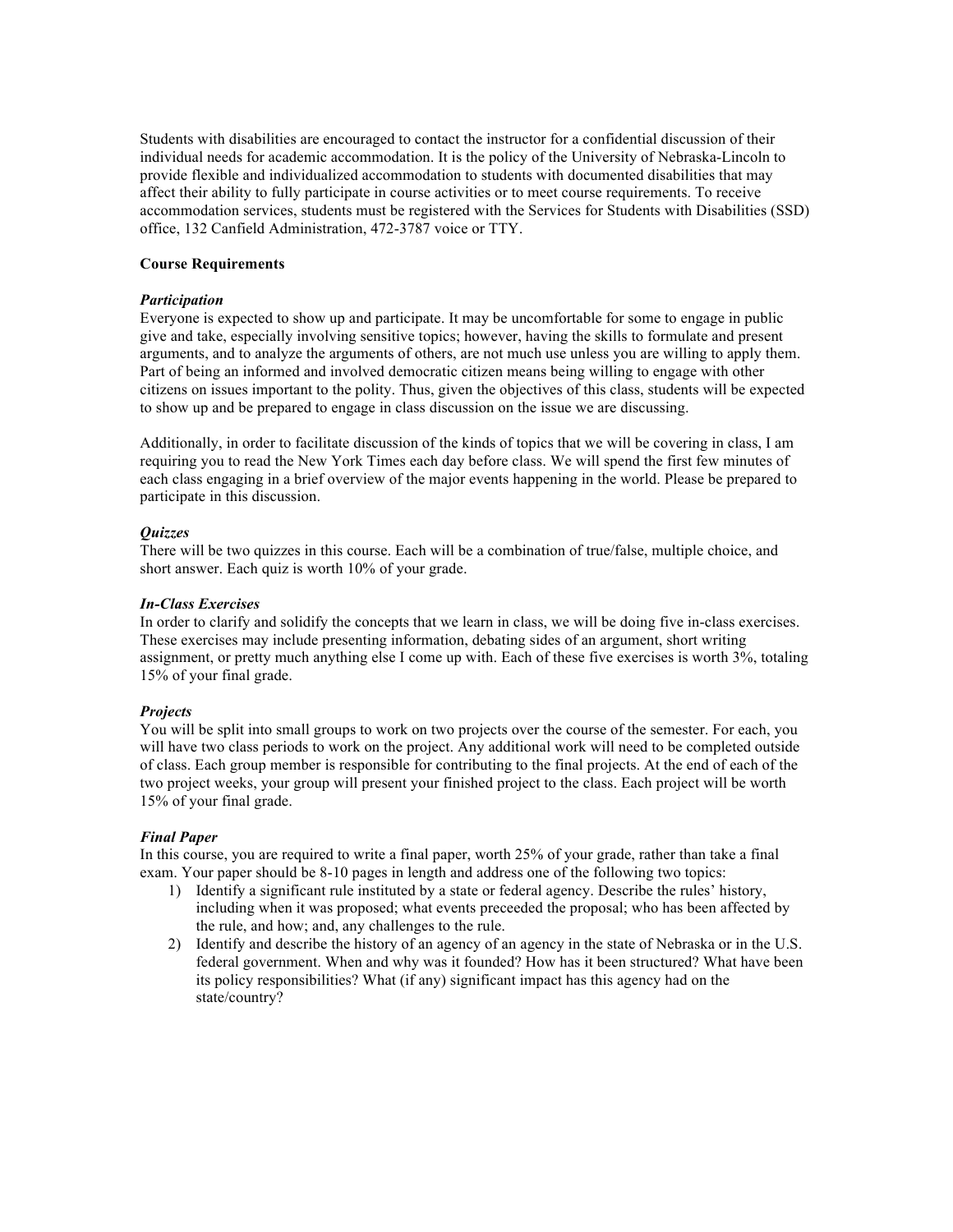| <b>Course Schedule and Readings</b> |                                                                                                                              |
|-------------------------------------|------------------------------------------------------------------------------------------------------------------------------|
| Aug. 26                             | Introduction to Class                                                                                                        |
| Aug. 28                             | <b>Bureaucracy in the Crosshairs</b><br>Readings: M&B pp.1-6<br>Goodsell, ch. 3 (on Blackboard)                              |
| Aug. 30-Sept 3                      | No Class-Labor Day and APSA Conference                                                                                       |
| Sept. 4/6                           | <b>Administrative Power</b><br>Reading: M&B pp. 8-15                                                                         |
|                                     | September 6: Bureaucratic rulemaking exercise                                                                                |
| Sept. 9/11/13                       | <b>Structure and Other Practical Bits</b><br>Reading: M&B pp.16-40<br>Guest Speaker: Jan Baker, Nebraska Department of Labor |
| Sept. 16/18/20                      | <b>Power and Policymaking</b><br>Reading: M&B pp. 42-73                                                                      |
|                                     | September 20: Quiz #1                                                                                                        |
| Sept. 23/25/27                      | <b>Bureaucrats as Lawmakers</b><br>Reading: M&B pp. 75-113                                                                   |
|                                     | September 27: King of the Hill exercise                                                                                      |
| Sept. 30/Oct. 2/4                   | <b>Policy Projects</b>                                                                                                       |
|                                     | <b>October 4: Policy Project Presentations</b>                                                                               |
| Oct. 7/9/11                         | <b>Public Expectations</b><br>Reading: M&B pp.114-134                                                                        |
| Oct. 14                             | No class-Columbus Day                                                                                                        |
| Oct. 16/18                          | <b>Oversight and Federalism</b><br>Reading: M&B pp. 135-177                                                                  |
| Oct. 21                             | <b>No Class—Fall Break</b>                                                                                                   |
| Oct. 23/25                          | <b>Control Freaks</b><br>Reading: M&B pp/179-208                                                                             |
|                                     | October 25: Quiz #2                                                                                                          |
| Oct. 28/30/Nov. 1                   | <b>Is Success Possible?</b><br>Reading: Goodsell ch. 4 (on Blackboard)                                                       |
|                                     | November 1: Case study exercise                                                                                              |
| Nov $4/6/8$                         | <b>Reforming the Bureaucracy</b><br>Reading: M&B pp. 209-228<br>Meier 1997 (on Blackboard)                                   |